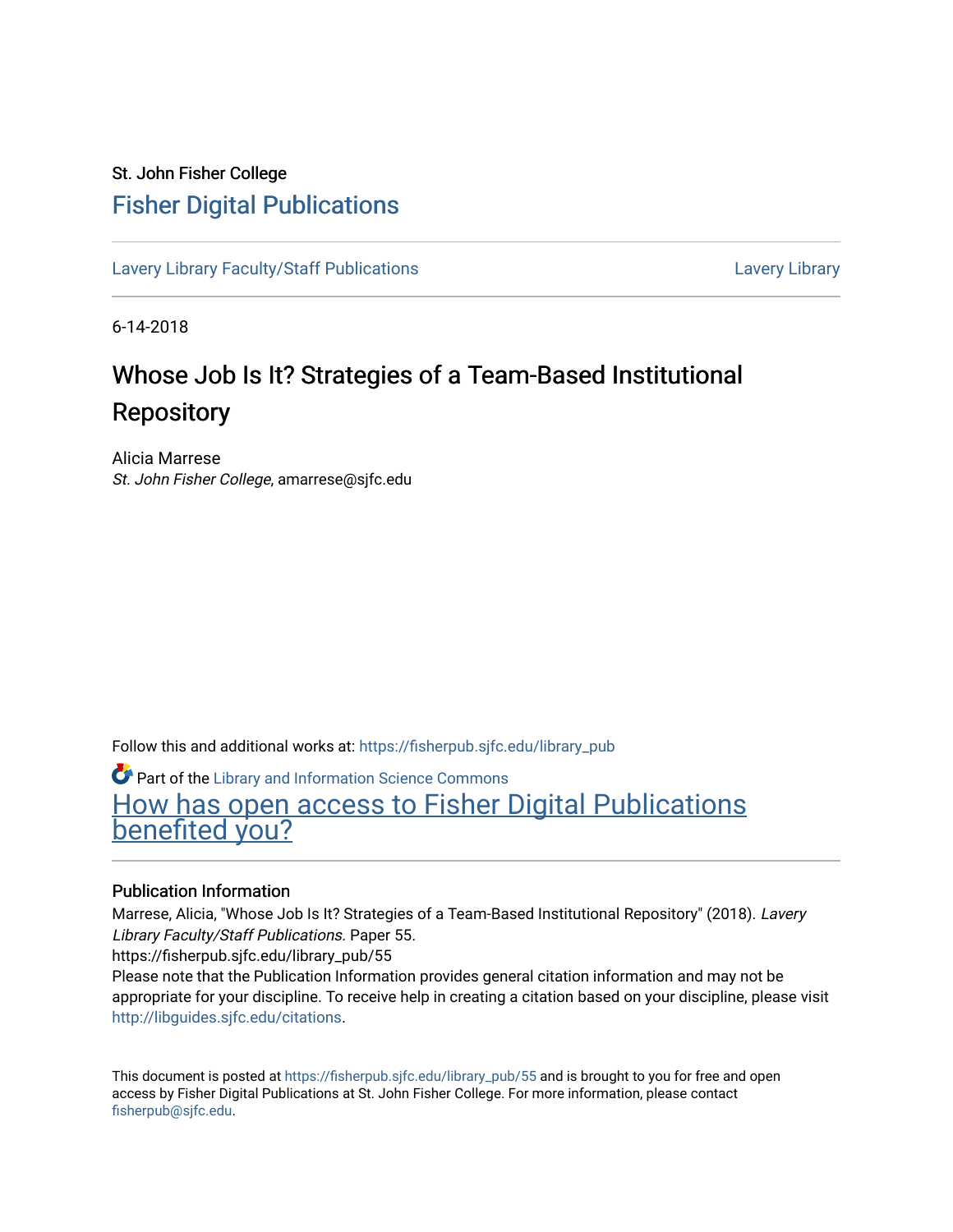#### Whose Job Is It? Strategies of a Team-Based Institutional Repository

#### **Abstract**

St. John Fisher College's Lavery Library has a growing institutional repository, but no full-time position dedicated to it. In the five years since the repository's creation, Lavery Library has employed a library-wide team effort to support the repository's development. This poster depicts some of the successful strategies this small academic library has employed while collectively endeavoring to archive new content, including vital collaborations between library departments and other faculty and staff on campus.

#### **Disciplines**

Library and Information Science

#### **Comments**

Poster presented at the SUNYLA Annual Conference in Canandaigua, New York on June 14, 2018.

#### Creative Commons License



This work is licensed under a [Creative Commons Attribution-Noncommercial 4.0 License](https://creativecommons.org/licenses/by-nc/4.0/)